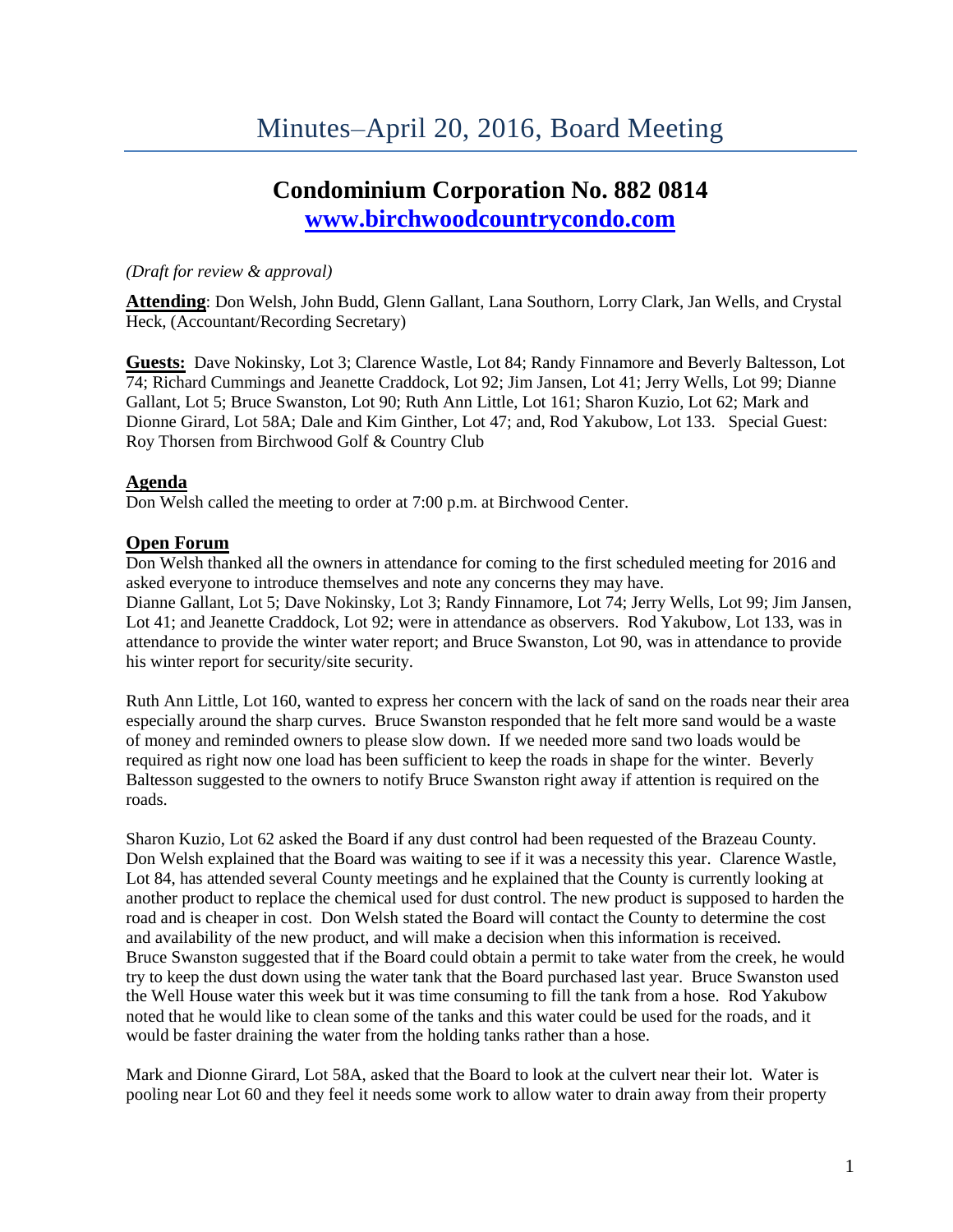and from Lot 60. Glenn Gallant, Bruce Swanston, Frazer House and Mark Girard will look at this and see if there is anything that can be done to rectify this problem.

Dale and Kim Ginther, Lot 47, were curious to know if there was anything that could be done to bring the water in the creeks up. Dale Ginther wondered if there were beaver dams upstream. Don Welsh didn't know if there were problems with beaver dams, but suggested that the dry fall and winter is probably more of the reason for the lack of water in the creeks.

Bev Baltesson, Lot 74, wanted to thank Bev Mackenzie for doing an awesome job on the upkeep of the flower beds in front of the Center. She does have some concerns with the cat feces that they have encountered in the flower beds. She would like to remind owners to clean up after their pets.

Richard Cummings, Lot 92, wanted to thank the Board for a job well done over the winter. Richard Cummings asked about his project of cleaning up the grove of trees near the Center. He would like to finish the project before the end of the season this year. Richard Cummings suggested that some "danger" trees need to be removed, and then the area leveled and grass planted. Richard Cummings will look for volunteers to help with taking down the "danger" trees. This area will be maintained, once grass is established, by the grass contractor.

Clarence Wastle, Lot 84, wanted to remind owners that the County is having a toxic roundup on June 18, 2016 at the Lindale Transfer Station. Clarence Wastle suggested that it may be beneficial if the Board put up posters on the Community Notice Board, when more details are available, to inform owners. He also stated it will likely be announced in the Western Review and on the Brazeau County website.

Clarence Wastle, Lot 84, also reported that he has attended more than twenty Brazeau County Land Use By-law (LUB) meetings and several Brazeau County Council Meetings. He has worked hard on behalf of our community. He noted that the County has now identified our community as Birchwood Country Condo District. Clarence Wastle summarized the status of the LUB. He mentioned that he has suggested different alternatives to help reduce the cost of soil testing; i.e., a penetration method is \$150.00 per hour, as opposed to the ten to twenty thousand dollars charged for a geotechnical survey. He also mentioned that in meetings where the 100 Year Flood Plain was discussed, he brought to the attention of the committee that the 1987 flood was due to a dam breaking, and for the 1990 flood, water came from Buck Lake and was caused by human intervention, neither flood being an "Act of God." Don Welsh thanked Clarence Wastle for his work on behalf of the owners.

Roy Thorsen, owner of Birchwood Golf and Country Club, attended the meeting to inform the Board that the golf course is purchasing a 2500 gallon vacuum truck. He handed the Board a proposal detailing the pump-out services his company could offer the residents of our community, and noted service would be provided five days a week, rather than the current three days per week. Don Welsh thanked Roy Thorsen for coming to the meeting, and stated that the Board will review his proposal. The Board currently has a contract with Windy Ridge, with no expiry date, and requires a sixty day written notice to discontinue services by either party. Don Welsh stated the Board will look into what is best for Birchwood residents He also mentioned that if the current contract is discontinued, the Board would be required to put out a request for bids, and make a decision once bids are received. The open forum was completed at 8:00 p.m.

# **Board Portion of Meeting**

Don Welsh called the Board portion of the meeting to order at 8:05 p.m. Lorry Clark moved that the October 7, 2015 meeting minutes be accepted as presented, seconded by Lana Southorn; carried unanimously.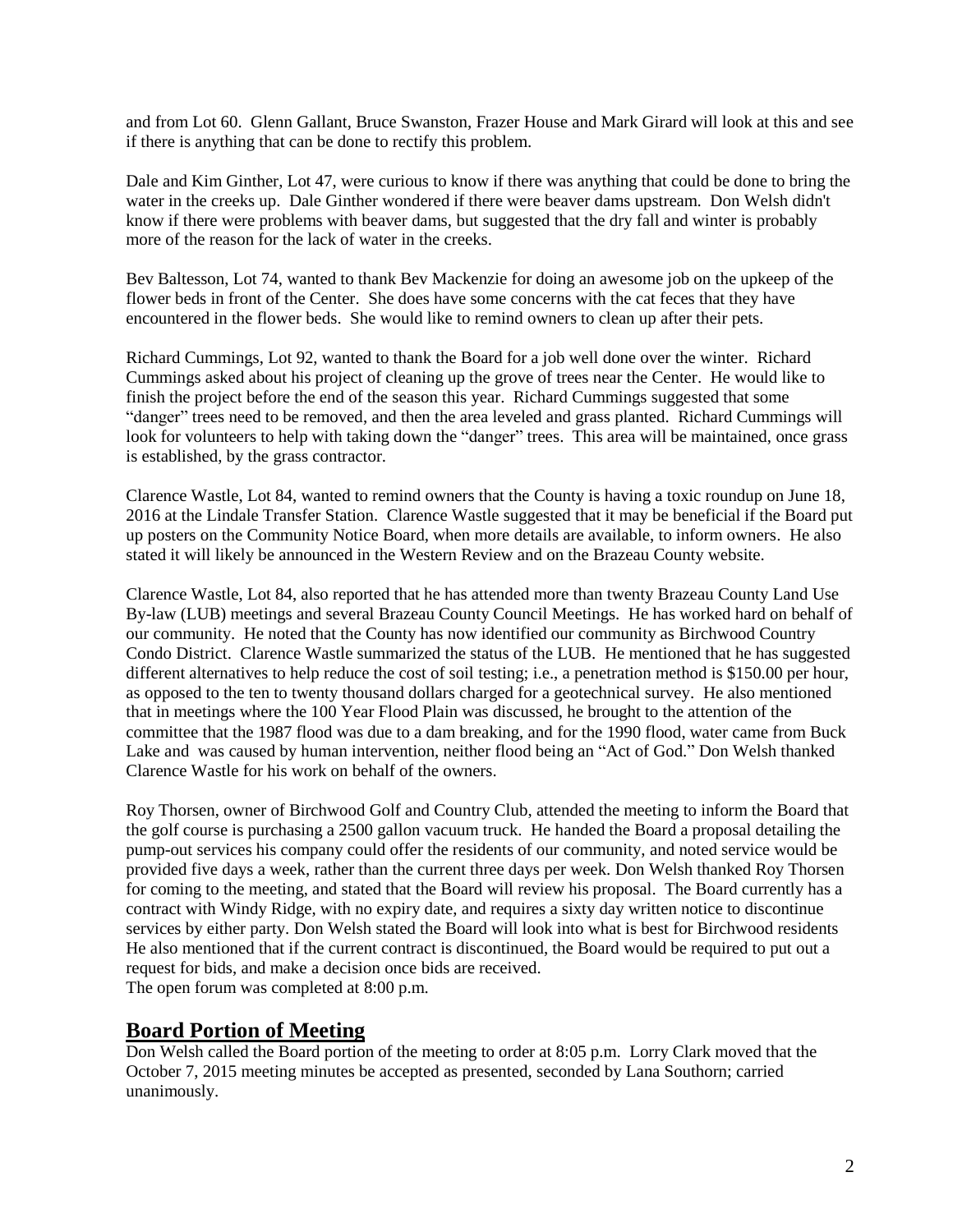# **Water Report**

Rod Yakubow submitted the October - March reports including water usage for filing. All the wells are working efficiently. Jerry Wells and Rod Yakubow attended the ground disturbance course last fall. Rod Yakubow reminded the Board that the Alberta Government has suggested that the Cedar Glen Well House and water tank are too small for what is required for the area. Rod Yakubow has asked that someone come out and provide a verbal/written report to the Board detailing what is required. The Board will table this until there is more information provided. Rod Yakubow would also like to get the tank at the Well House at the Center cleaned thoroughly. It was suggested that this could take three or more hours to complete, and no water will be available during the process. The Board will arrange to notify owners, once arrangements have been made, either by telephone, or by delivering a notice to each residence in the area affected.

# **Security/Site Services**

Bruce Swanston was in attendance and handed in his winter reports. Bruce Swanston let the Board know that one of the septic contractors (G & C Steamers) that a few of the owners have been using, backed into the power box at Lot 83, and broke the globe. An owner witnessed this, and Bruce Swanston asked that the Board send a bill to request reimbursement for the cost of the globe which was \$126.00 plus GST. Bruce Swanston has been getting reports from owners that Windy Ridge Septic trucks have damaged some culverts when backing into driveways. Glenn Gallant will monitor this when the contractor is in the community. Windy Ridge is the contractor currently with the contract and they are the only truck able to use the Birchwood lagoon. Bruce Swanston mentioned that the golf course is planning to make a water feature in the pit by the pump jack, which was used for discarding trees and branches. Thus the Board will need to look for a new location for discarding trees and branches.

# **Financial Report**

Crystal Heck submitted the revised September to February financial reports. Books are currently showing a loss. Crystal Heck also provided an accounts receivable report and wanted some direction on going forward with caveats and foreclosure proceedings. Crystal Heck will get out letters to owners who are in arrears over \$500 and 90 plus days overdue. We have had a few cheques come back NSF - Crystal Heck has sent out NSF invoices to the offenders and reminders to resubmit the condo fees for the month which is now in arrears.

**Brazeau County Liaison** – Lorry Clark wanted to remind the Board that if there are any services we would like to have Brazeau County provide, the Board needs to send a letter for request of services to Brazeau County Council, attention Winston Rossouw; and they may be able to provide services. Lorry Clark thought that getting a grader in the community once or twice a year may be available. She also asked if the Board should proceed with applying for a utilities grant - we would be able to use the telephone bill. Lorry Clark will call Lee Chambers about the grant application and she will forward the Information to Crystal Heck

# **BW Enhancement Projects Committee –** no updates.

# **Old Business**

# **Patio Door at Center**

The door was measured again in November, 2015, and replacement glass has now been installed.